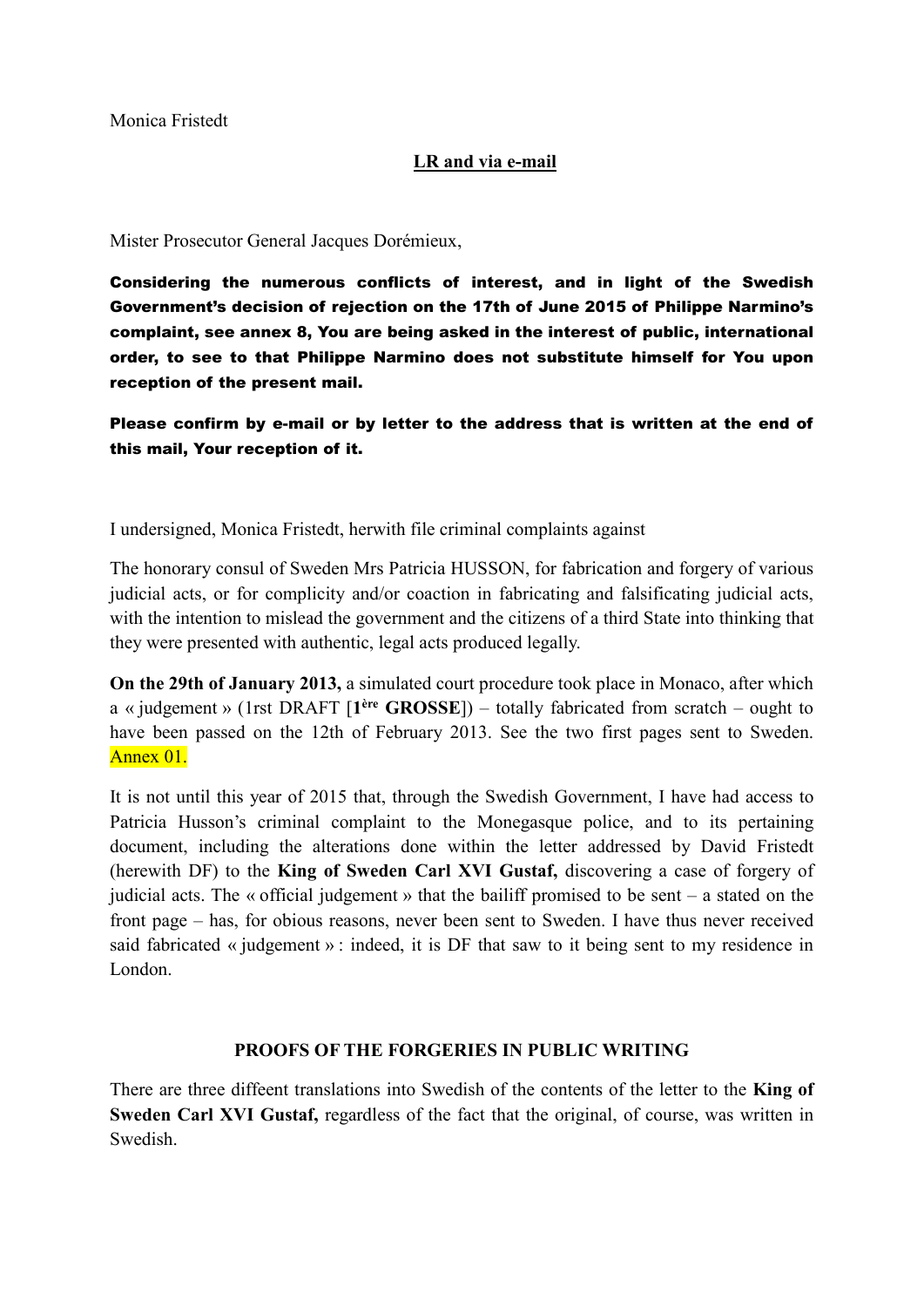I have all documents scanned but, in terms of evidence and out of simplicity, showing but one page ought to suffice, despite some texts in French having been translated as to be unrecognizable (because of the forgeries ordered by Mrs Husson, the original Swedish text is now on official display on DF's website).

1. **The first translation** emanates from instruction judge L. MALBRANCKE's file **PG Nr 2011/001822** and has been undertaken by a Swedish translator, Anders Jönsson, whose stamp figures on each page, as it should. He has correctly translated the French contents of Mrs Husson's criminal complaint, safe for a few errors, of which one pertains to Philippe Narmino's title of Director of judicial services (Annex 1).

2. **The second translation** which pertains to *« citation à prévenu et à parties civiles »* **en date du 13 décembre 2012** *(« summons to accused and to civil parties »* **of the 13th of December 2012)**, has not been undertaken by Anders Jönsson, but by an unknown translator who hardly speaks Swedish and perhaps not even French (Annex 2).

It hence ensues that no stamp of the translator is to be found. The word *« kingdom »* **is being replaced by « USA »** and the text has been altered in most horrific a way. For instance, former, former prosecutor general Jacques Raybaud has been given the title of minister of Justice. It is evident that the new « translator » has not had access to the authentic translations undertaken by Anders Jönsson, but that this has been done illegally, just as lawyer Didier ESCAUT and his wife did in 2005 [\(http://www.bimcam.com/theft-in-monaco-monte-](http://www.bimcam.com/theft-in-monaco-monte-carlo/c11/) $\text{carlo}/\text{c}11$ .

3. **The third translation of the 12th of February 2013** is extracted from what is now commonly called « Albert's judgement » because of his name to be viewed on the front page. The translator's name seems to be written **Alidad Begherzadeh**, a resident of Cap Martin (his [ ?] hard to decipher name and address figures in the lower part of the letter). No stamp here either. Here, the word *« kungadömet » (the kingdom) has been replaced with « furstendömet » (the principallity)* (Annex 3).

**There is no doubt that the Swedish translation by Anders Jönsson, with its stamp on each page, has been paid for by the the State of Monaco. The two later translations have been undertaken privately by the forgerers themselves.**

### Summary

On the 26th of July 2011, Patricia files a criminal complaint before the Monegasque police against a Swedish citizen, DF, residing in Sweden since 2004. Contacted, the Swedish Police, confirms, as does the Monegasque police, that it is the Swedish consul in person who « threatens legal action ». One must at once underline that it is only last summer, via the Swedish Government, that I for the first time have had access to the criminal complaint filed by Patricia Husson and that I was able to see for myself that the latter chose to indicate to commissaire de police L. TOURNIER the address of her residence on Boulevard de Suisse, as well as her title of councillor to Prince Albert II. But when the Swedish Government is being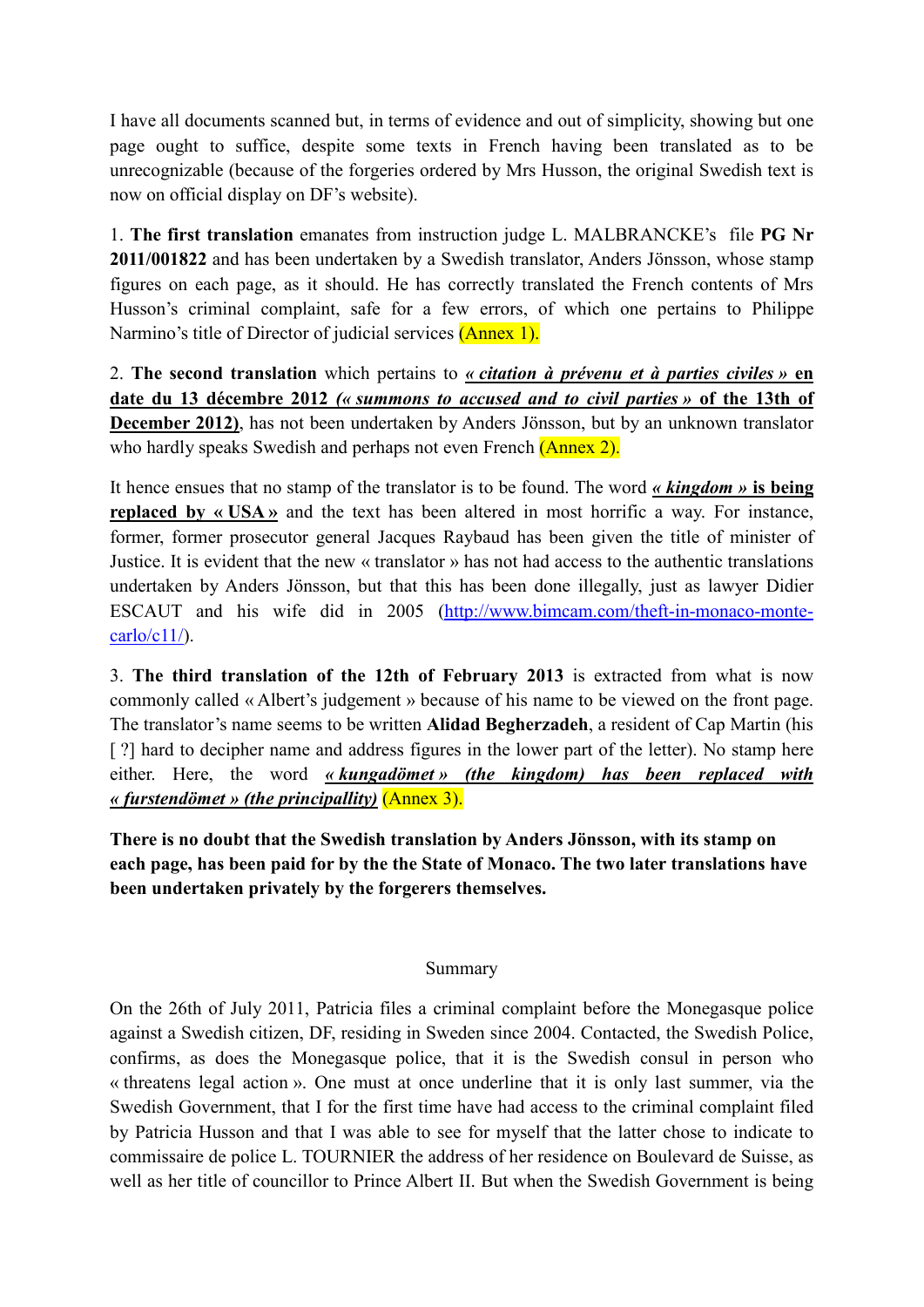contacted, she choses to use her title of consul, as well as the address of the consulate. **Two variants, two countries.**

Le **15 novembre 2011**, Monaco reçoit un courrier du Ministère suédois de la Justice, rédigé en anglais, annonçant que **« the Ministry of Justice will close the file »** (le ministère de la Justice va clôturer le dossier).

On the **15th of November 2011**, Monaco receives a letter from the Swedish Ministry of Justice, written in English, stating that **« The Ministry of Justice will close the file ».** 

On the **14th of February 2012**, in an official letter sent directly to Mr Malbrancke, I declare that these envoys are riddled with serious errors. That entire letter is to be viewed on DF's site <http://www.bimcam.com/theft-in-monaco-monte-carlo/the-medals-backside/> .

A several months long silence followed.

On the **29th of November 2012,** one can for the last time see Mr. Malbrancke's seal on a document sent to the Swedish government. This international document is titled *« Ordonnance de non-lieu partiel et de renvoi devant le tribunal correctionnel » Dossier Ji N° CAB 1/11/23Pgno2011/001822. (Ordinnance of partial non-suit and of summons before the criminal court of first instance » File JI Nr CAB1/11/23 Pgno2011/001822.*

This surprising document, addressed to the prosecutor general, seems by all meens to be an internal mail devoid of address, telephone number, etc.

As a response to it, the prosecutor general Jean-Pierre Dréno received a fax on the **17th of December 2012**, a fax in which I requested that he immediately « declare himself incompetent in the matter »  $(An)$ .

**On the 13th of December 2012** (annex 2) the Swedish government received the act *« citation à prévenu et à parties civiles »*, from Bailliff NOTARI, where it is stated that *« Monsieur le procureur général auprès de la Cour d'appel » (Mister prosecutor general before the Court of appeal)* has decided that the trial would take place on the 29th of January 2013. Notari is the only one to have affixed her seal on some pages and to have signed the acte without any reference whatsoever. DF who lives in Sweden is the only one to have received this invitation *« to be interrogated as an accused defendant ».* Claire NOTARI is also per very definition implicated in the forgeries.

As if this was not enough,

**Suddenly, on the 18th of December 2012, the Director of judicial services, Philippe NARMINO,** has such request *- « citation à prévenu et à parties civiles »* - sent to the Swedish government. It is being stated therein : *« Autorité requérante Direction des services judiciaires » (Requesting authority Direction of judicial services).*

The legal action that were to unfold before the Court was confidential to such extent that, according to the Swedish embassy in Paris, the latter as well as myself or my [female] friend who was holder of a power of attorney on my behalf to retreive said judgement have been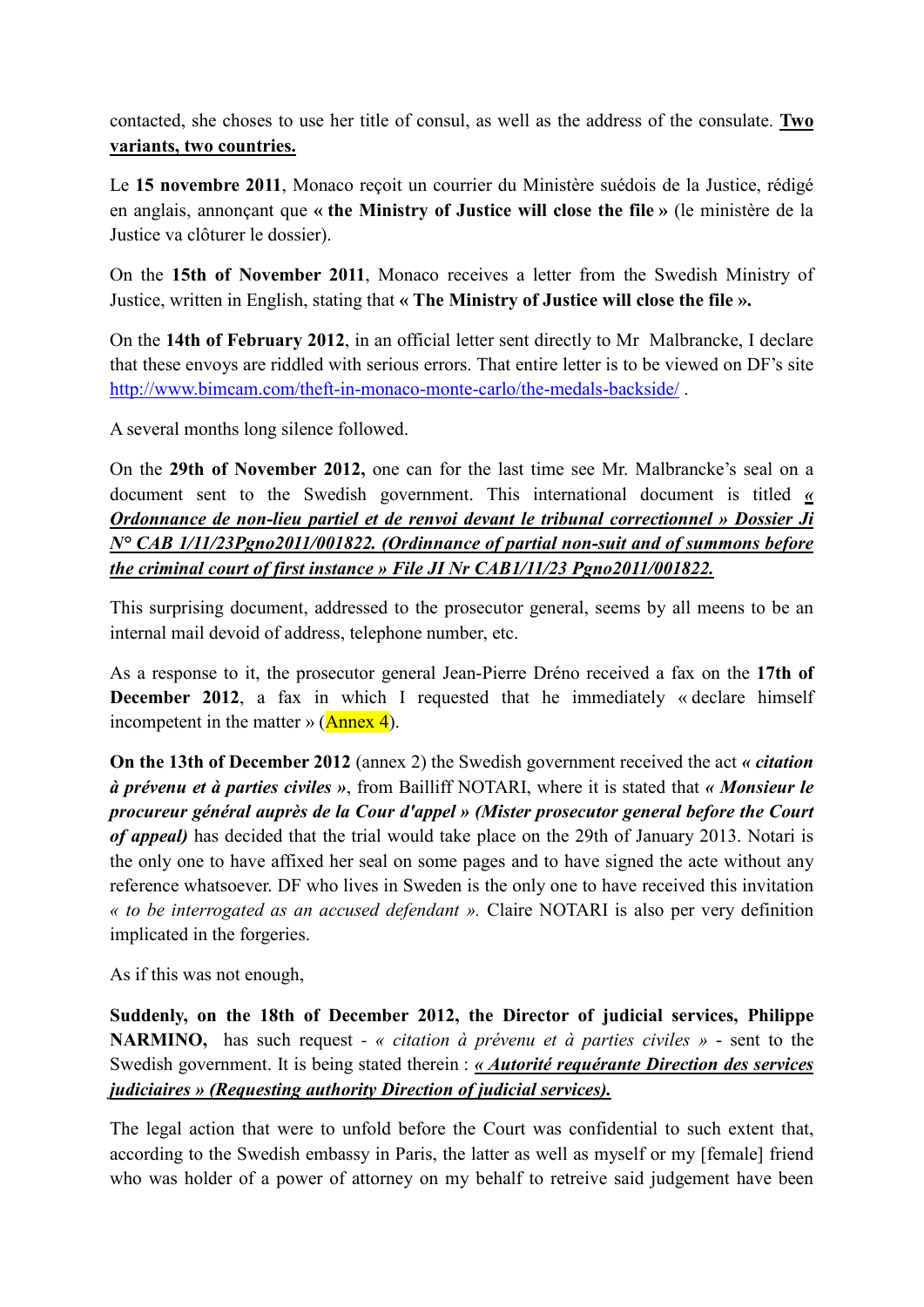denied access to any a judgement. Court clerk BARDY was thus to enter an impossible situation.

### **CRIMES OF ALL DEGREES AGAINST PUBLIC PEACE**

The forgeries of public documents constitute the most serious of crimes listed in Monaco's Criminal Code. Suffice to read said Criminal Code and particularily its articles 137 and 279 to understand that the legislator consider this kind of offences, i.e. the ones we are being confronted with, as very serious and that it is something that must never be tolerated in a legal society since it compromises the very concept of trust in the justice system. It is also interesting to read articles 90-130 of the Criminal Code.

Patricia Husson has, in extremely implacable a way, abused her position of trust as honorary consul to the Kingdom of Sweden, as well as through her honorific function of « Crown Councillor » to H.S.H. the Sovereign Prince Albert II.

Patricia Husson has intentionally had legal acts being forged just as she has altered the contents of a letter addressed to the King of Sweden and ordered the fabrication of a fake court act on which first page figures Prince Albert II's name, in order to fool the Swedish government into believing that the prince himself – in person – be the judge in favor of Patricia Husson in the affair initiated by herself. Annex 01.

## **There is no doubt whatsoever that Patricia Husson is the one who has ordered the fabrication of the forgeries.**

This is why Patricia Husson is being considered highly responsible for all offences that have been committed in her affair. Article 137 clearly and explicitly states the legislator's point of view regarding what Patricia Husson and her implicated accomplices risk.

In 2004/2005, the same accomplices were implicated in a similar affair of forgeries and extorsion/blackmail against DF and myself. The lack of help from the consul when an impostor, under a fallacious pretext and with the help, among others', of the Escaut-Marquet couple, has had acces to my residence and my belongings, is described in detail on DF's site.

By the end of this criminal complaint I have added a few documents in order to prove also their crimes committed in 2004/05, along with some comments, even if said documents speak for themselves.

It is only in this year of 2015 that I have become definitely convinced that the consul Mrs Husson has been implicated from 2004. It is the same people that currently commit forgeries of legal documents, as they have done before. Only a person in position of power and of trust can commit this kind of collective crimes.

New crimes have been committed in order to cover upp for the previous crimes and to mutually protect themselves. In this context, a quote from Transparency International is in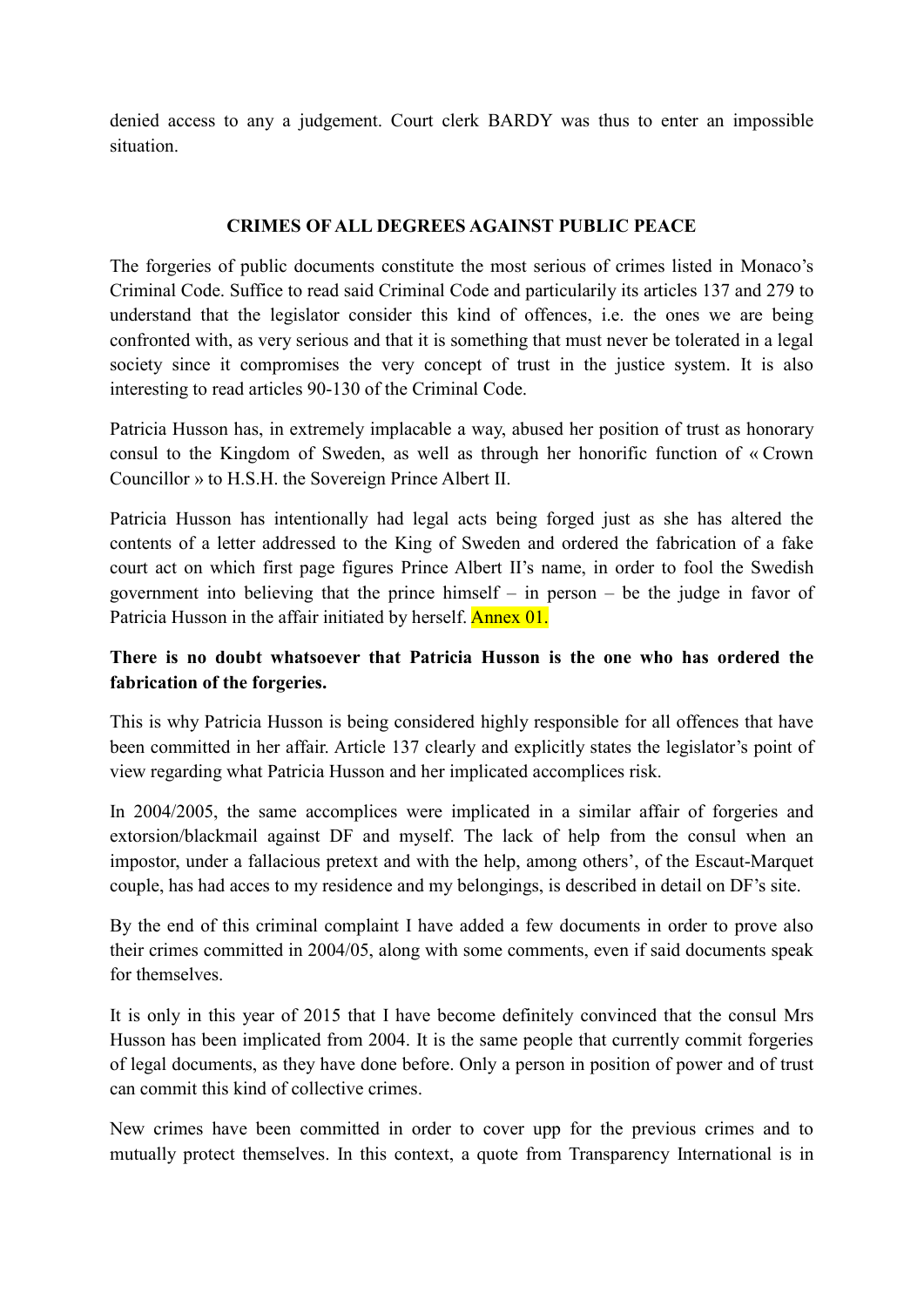## order : *« Corruption is abusing one's position in order to obtain undue advantage, for personal gain or for that of third parties. »*

At the time of the forgeries of 2004-2005 omnipresent bailiff Marie Thérèse Escaut-Marquet was suddenly to declare herself « civil party » to the trial, lawyer Escaut with her husband in this from scratch fabricated « judgement » of the 12th of February 2013. Se extract ( $\Delta$ nnex 5).

Some years ago, in 2004/2005, they were both being reported for forgeries and attempted extortion / blackmail. The charges – if they ever reached the prosecutor in charge of them – have never been dropped (annexes 6 & 7).

### **The Swedish Government's decision of the 17th of June 2015**

**The Swedish Government rejects DSJ Philippe Narmino's request for « mutual judicial assistance in criminal matters »** (as well as that of prosecutor general Dréno's) since, among several reasons, it infringes on Sweden's fundamental principles of law, as well as on Sweden's « fundamental law on freedom of speech » (Annex 8).

In a legal society, a prosecutor general [judicial power] must never use the headletter of his or her minister of justice [in this case a « Director of judicial services » - judicial, legislative and executive power], in obvious accordance with the prohibition for any a Swedish prosecutor to write on its government's letterhead. Herwith, a similar actuality is to be viewed : [:http://www.svd.se/falskt-svenskt-brev-i-rysk-tv-okand-avsandare](http://www.svd.se/falskt-svenskt-brev-i-rysk-tv-okand-avsandare) Annex 9.

## **THE LINK BETWEEN HUSSON/NARMINO AND THEIR RESPECTIVE CRIMINAL COMPLAINTS**

Philippe Narmino's criminal complaint of august 2014 Ref : 1196/14 and 1197/14 having forged the basis of this too early born freak of « mutual judicial assistance », asked for by Jean-Pierre Dréno, is explicitly linked to **the « judgement » 1st draft [1ère Grosse]** of February 2013, produced by consul Husson. In said criminal complaint, the justiciables Narmino/Dréno simply refer to the « false judgement » of 2013.

Since Philippe Narmino refers to a forged legal act, he is being reported under article 137 for having intentionally fooled the Swedish government for writing that Mrs Husson's « judgement » were to have aquired force of res judicata, giving therewith the impression of an authenticity of the forged judgement. Master without doubts of these forgeries and to their inherent travesties of legal actions ; in particular since he has – many times – actively participated in the affair regarding Patricia Husson, consequently disturbing the Swedish Government with various notifications, all for nothing. As late as the 20th of March 2013, way after the bailiff having sent the same legal acts to DF and the Swedish Government, he asked said government to ensure him – himself – that DF had received the forged judgement.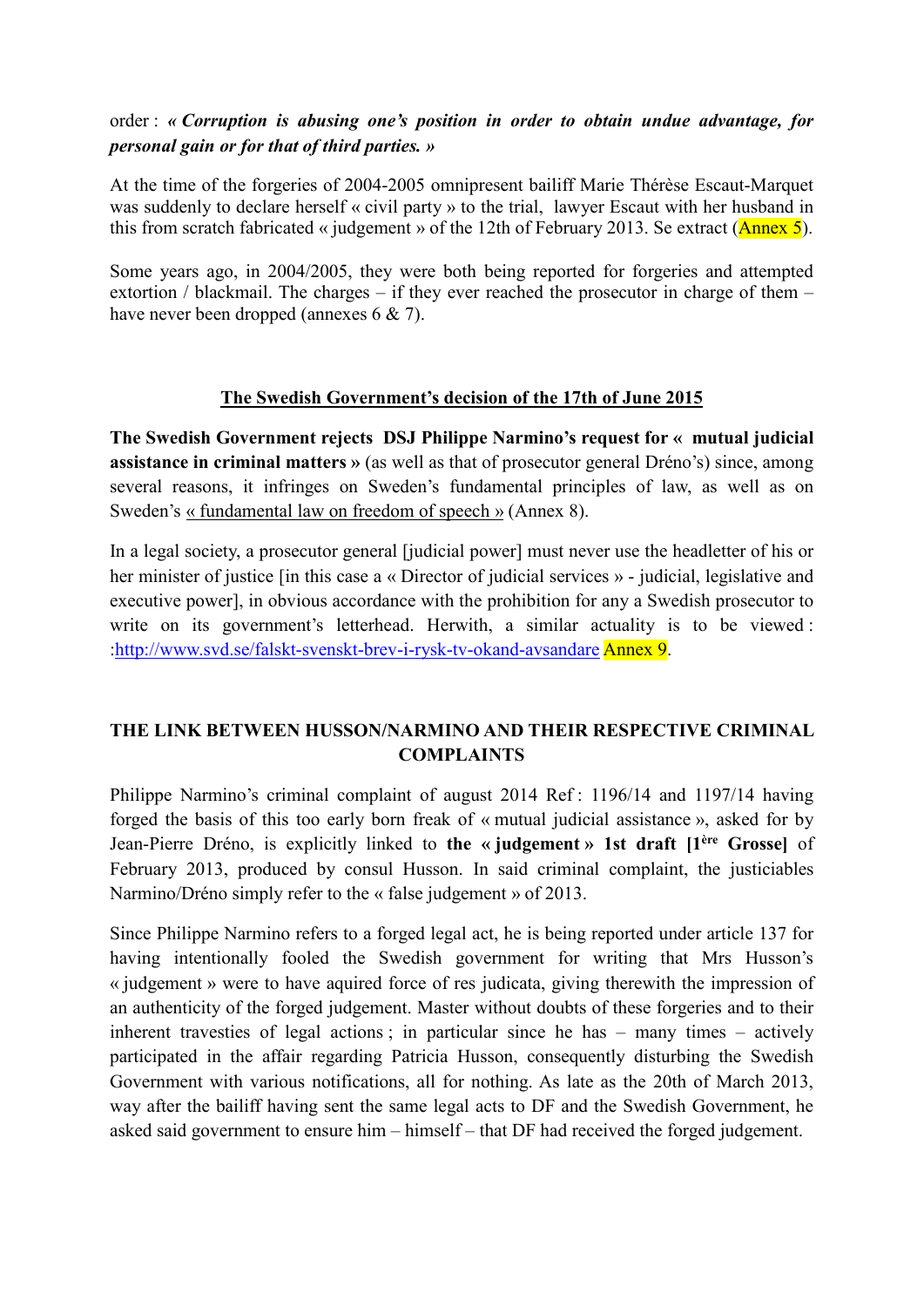This aboundance of documents sent one after the other formed perhaps an uncouth attempt of intimidation in itself...

### **Instead, it ensued that the forged documents were to become part of the public domain.**

# **« Monaco's incompetence ratione loci is the common thread since these affairs' beginning »**

Patricia Husson and Philippe Narmino are both implicated in various affairs of forgey, from 2004 to this date.

They have by all means (i.e. illegal ones) and through thick and thin and at all costs wanted to present Monaco as the competent authority ratione loci in these affairs, which they so desperately wanted to handle in order to not being brought to trial themselves.

From similar criminal complaints filed by Mrs Husson and Mr Narmino during these last years it ensues that they both refer to [incriminate] eachother so as to kind of justify their respective criminal complaints against people living in other countries, wherein Monaco de facto is incompetent ratione loci.

These felonies, provided for by article 137 of the Criminal Code, are continuous and / or continuated as long as there hasn't been put an end to the fiduciary blackmail and that the « fake judgement » of 2013 hasn't been officially nullified. Finally, an ordinance from 2004 must be nullified too for relying on erroneous information regarding precisely Monaco's incompetence ratione loci within a divorce case. This is the common thread which started on the 21rst of July 2004 ( $\Delta$ nnex 10).

It is of outmost importance to prove that the people implicated in this affair are the same that have been manipulating the truth since ten years. It seems as though these people are the same as those who have systematically collaborated in order to produce legal actions in Monaco, despite said country never having been competent in any shape or form.

In order for Monaco to claim competence for judging a divorce affair in 2004/2005, a fake address in Monaco was provided within the document sent to the Swedish Justice.

At the same time, the correct address of the woman in Nice is shown within a similar document received by DF by ordinary mail. The two variants have the same date, the 18th ov November 2004. **Once more, two variants, two recipients (Annex 6).**

On the 8th of May 2005, a secret trial took place in Monaco. It was presided by judge Philippe Narmino himself, and the [female] claimant's lawyer was Didier Escaut. In order to hide the address in Nice – which rendered Monaco incompetent – Mr Narmino deliberately chose to keep the undeniably false Monegasque address, in the judgement, if only to save face, including that of each accomplice. It was imperative that Monaco be considered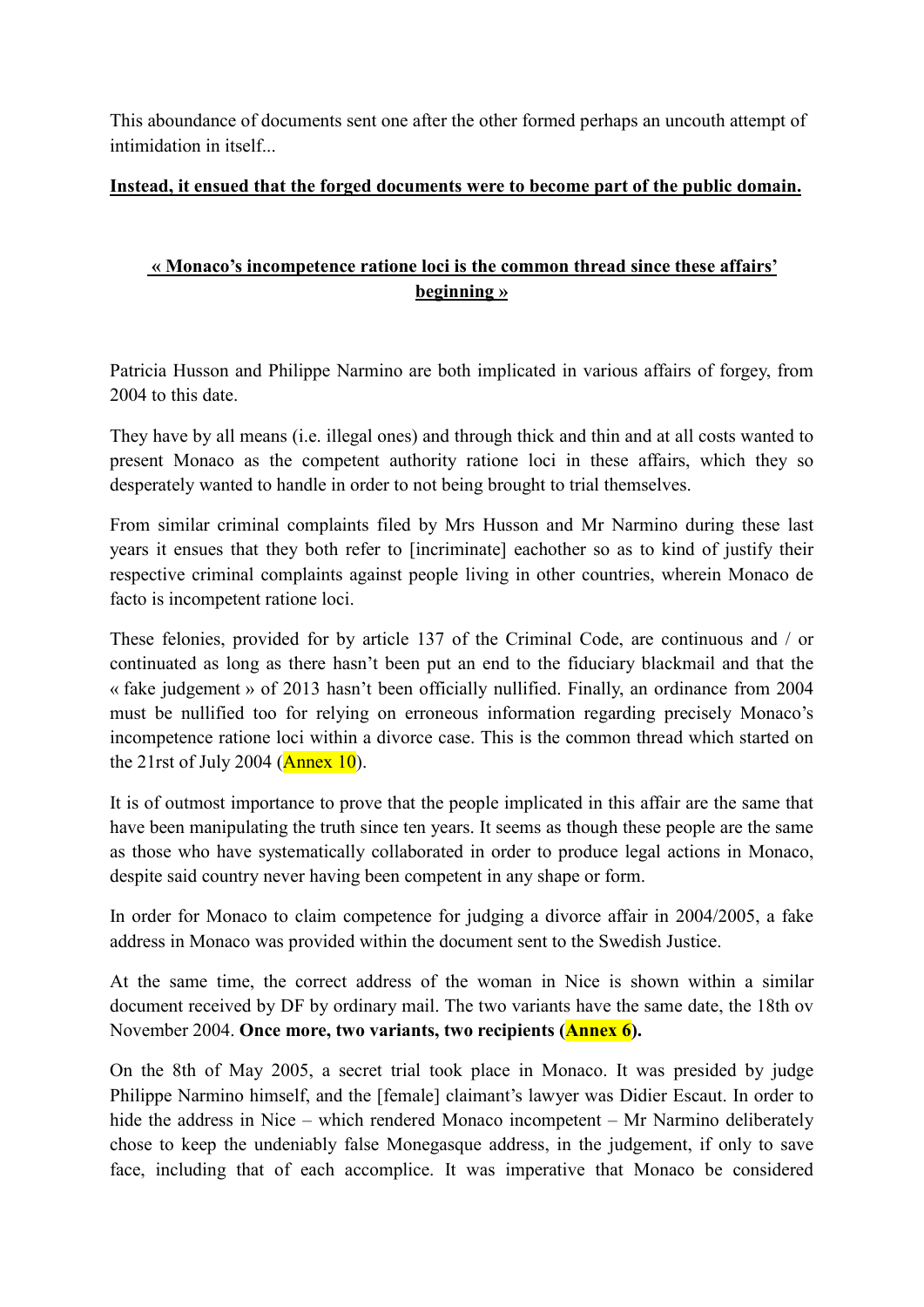competent since failure to be competent would prove that they all had committed aggravated crimes of which we now do have the proofs. The common thread, yet again.

So judge Narmino has stated and lied that Monaco was competent in order for lawyer Escaut to not have to recognize having helped, with his bailiff wife, a forger to improve her lifestyle. Next, the Escaut couple tried to blackmail [even to this date] DF and did not flinch in the face of trying to deceive the Embassy and the Swedish Government. **Worth noting is that the bailiff Escaut-Marquet uses her her lawyer husband's (Escaut's) letterhead (Annex 7).**

The bailiff and the lawyer couldn't possibly have managed to pull off their fraudulent attempts as far via the Swedish Embassy in Paris had they not benefited from the help and protection of the new (since 2002) consul for Sweden in Monaco, Patricia Husson (See annexes 11, 12 & 13).

In the entirely fabricated « judgement » [of the 12th of February 2013], Didier Escaut, full of hubris, has asked that a it be published - at my costs - in the [French !] daily *Le Figaro* with the mentioning of « victim Didier Escaut ». It is possible that *Le Figaro* knows about this, albeit not necessarily in the way wished by him.

To conclude, I demand that the entirely fabricated « judgement » of the 12th of February 2013 be immediately and ipso jure nullified, so that DF and myself be freed from all financial obligations toward the people involved and also demand, that the Ordinance of the 21th of July 2004 be nullified ipso jure too.

## **Should Narmino suggest to You that he were to have been fooled by Husson, I woud like to remind You for Narmino's benefit of article 279 of the Criminal Code.**

Yours sincerely,

London, the 16th of December 2015

[signed on LR]

Monica Fristedt

, Kingdom of Sweden

 $E-mail:$ 

**Annexes : 01 : Translator Jönsson, File extract PG Nr 2011/001822. 2 pages ; 2 : Unknown translator, 13th of december 2012. 1 page ; 3 : Translator Begherzadeh « 1ère Grosse » 12th of February 2013. 1 page ; 4 : Fax to PG Dréno 17th of December 2012. 4 pages ; 5 : Extract from « 1ère Grosse », 12th of February 2013. 1 page ; 6 : Bailiff E.M, 18th of November 2004. 2 pages ; 7 : Extorsion from the Escaut couple, 26th of January 2005, 2 pages ; 8 : The Swedish Government's decision , 17th of June 2015, 3 pages ; 9 : PG Dréno signs on DJS Narmino's letterhead : 1 page ; 10 : Ordinance of the 21rst of July 2004, 1 page ; 11,12,13 : Correspondence between the Embassies 2005, 3 pages.**

Copies to: RÅ (The [supreme] Prosecutor General of Sweden) and BIMCAM